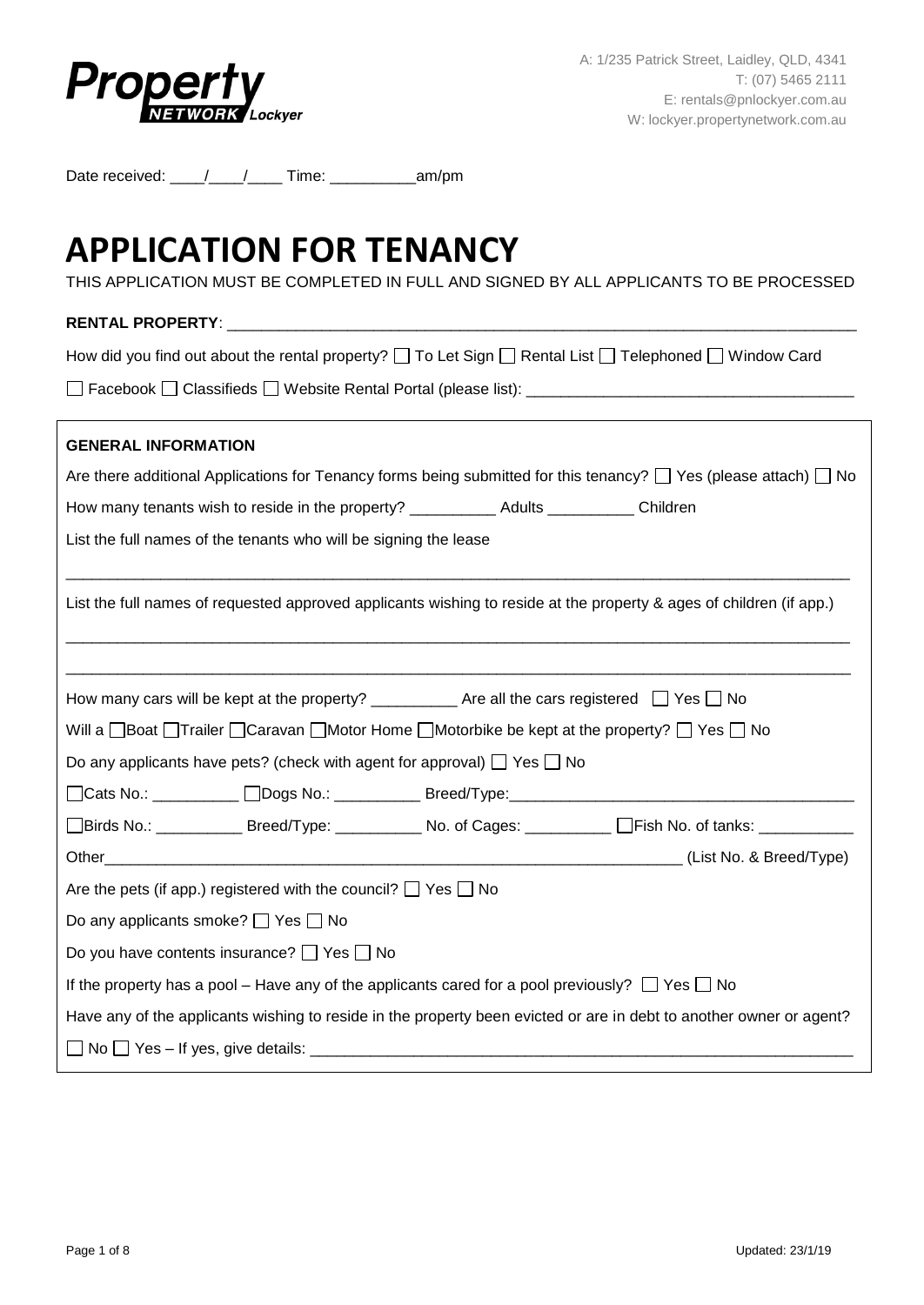

# **APPLICANT ONE DETAILS**

| Name:                          |                       | D.O.B.:         |  |  |  |  |  |  |
|--------------------------------|-----------------------|-----------------|--|--|--|--|--|--|
| Are you known by another name: |                       |                 |  |  |  |  |  |  |
| Home Phone:                    | Work Phone:           | Mobile:         |  |  |  |  |  |  |
| Email:                         |                       | Fax No.:        |  |  |  |  |  |  |
| Car Registration:              | Driver's Licence No.: | Licensed State: |  |  |  |  |  |  |
| Passport No.:                  | 18+ Card No.:         | Other ID:       |  |  |  |  |  |  |

# **APPLICANT ONE CURRENT RENTAL OR ACCOMMODATION DETAILS**

| Address:                                                                       |  |  |  |  |  |  |           | Rented \$ | $per$ week $\Box$ Owned |
|--------------------------------------------------------------------------------|--|--|--|--|--|--|-----------|-----------|-------------------------|
| Name of real estate, owner or sales agent (if property sold):                  |  |  |  |  |  |  |           |           |                         |
| Agent/Owner Address:                                                           |  |  |  |  |  |  |           | Phone:    |                         |
| Period of occupancy: / / to / / [                                              |  |  |  |  |  |  | I vears I | months    |                         |
| Reason for leaving:                                                            |  |  |  |  |  |  |           |           |                         |
| Do you expect the bond to be refunded in full $\Box$ Yes $\Box$ No If no, why? |  |  |  |  |  |  |           |           |                         |

### **APPLICANT ONE PREVIOUS CURRENT RENTAL OR ACCOMMODATION DETAILS**

| Address:                                                       | per week □ Owned<br>Rented \$ |  |  |  |  |  |  |  |  |
|----------------------------------------------------------------|-------------------------------|--|--|--|--|--|--|--|--|
| Name of real estate, owner or sales agent (if property sold):  |                               |  |  |  |  |  |  |  |  |
| Agent/Owner Address:                                           | Phone:                        |  |  |  |  |  |  |  |  |
| Period of occupancy: / / to / / [<br>wears [                   | months                        |  |  |  |  |  |  |  |  |
| Reason for leaving:                                            |                               |  |  |  |  |  |  |  |  |
| Was the bond refunded in full $\Box$ Yes $\Box$ No If no, why? |                               |  |  |  |  |  |  |  |  |

# **APPLICANT ONE INCOME DETAILS** – ALL INCOME IS NET OR TAKE HOME "*PER WEEK "*

| Occupation:                                     |                  |         |  |  | Period of employment: |  |
|-------------------------------------------------|------------------|---------|--|--|-----------------------|--|
| Employer:                                       |                  |         |  |  | Net weekly wage: \$   |  |
| Address:                                        |                  |         |  |  | Phone:                |  |
| $\Box$ Full-time                                | <b>Part-time</b> | ∃Casual |  |  | hours per week        |  |
| If less than six months list Previous Employer: |                  |         |  |  |                       |  |
| Occupation:                                     |                  |         |  |  | Period of employment: |  |
| Employer:                                       |                  |         |  |  | Net weekly wage: \$   |  |
| Address:                                        |                  |         |  |  | Phone:                |  |
| $\Box$ Full-time                                | $\Box$ Part-time | Casual  |  |  | hours per week        |  |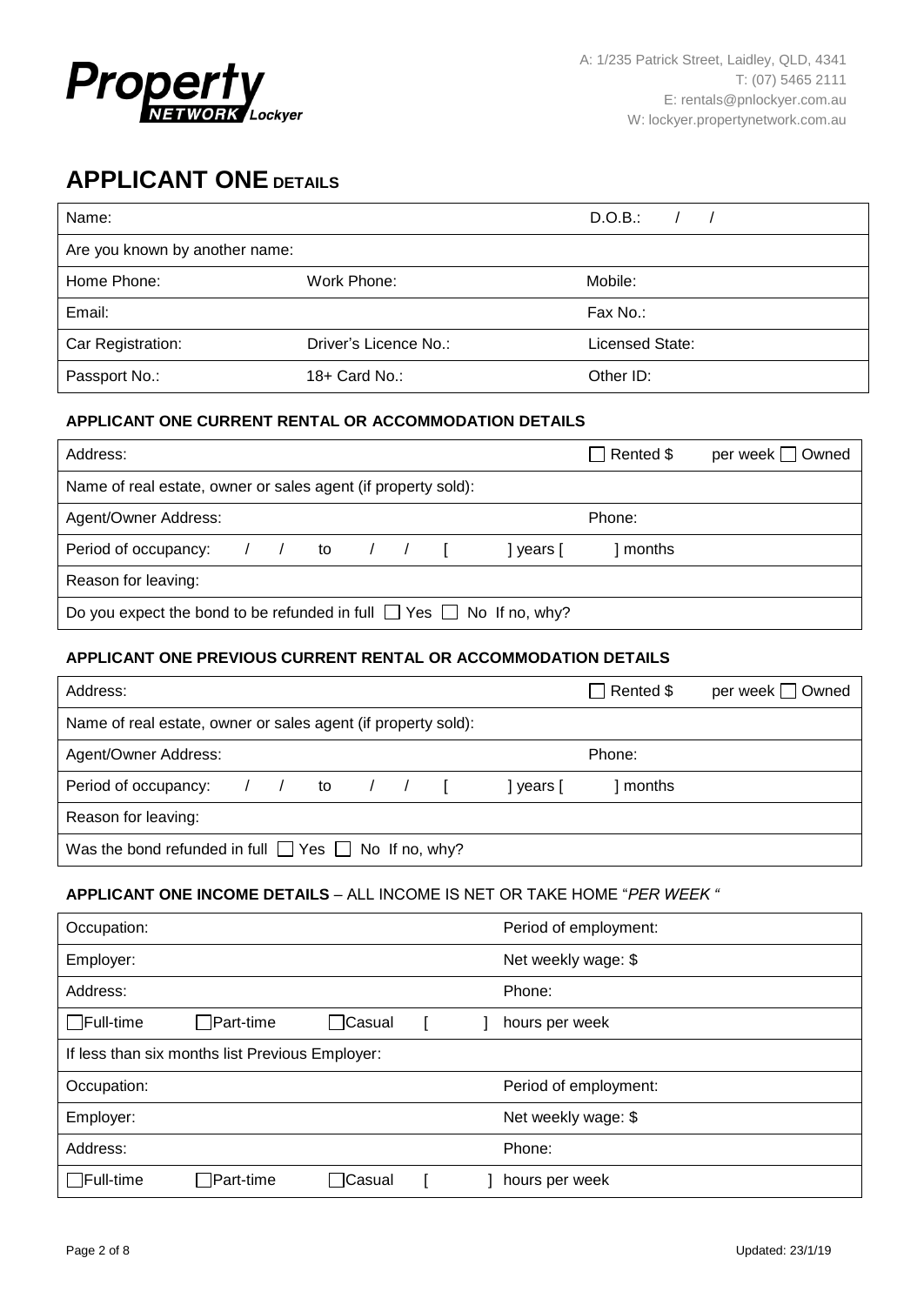

| Other                       | Student (Name of College, TAFE, Uni)               | <b>AUSTUDY \$</b>                     |                   |  |
|-----------------------------|----------------------------------------------------|---------------------------------------|-------------------|--|
| Student Identification No.: |                                                    | Overseas Student $\Box$ Yes $\Box$ No | Visa Expiry Date: |  |
|                             | Pensioner Type                                     |                                       | Allowance: \$     |  |
|                             | Unemployment Benefit                               | Allowance: \$                         |                   |  |
|                             | Self-Employed (Name of Business)                   | Wage: $$$                             |                   |  |
| Address:                    |                                                    | Phone:                                |                   |  |
|                             | How long established:                              | ABN No.:                              |                   |  |
|                             | Accountant Name:                                   |                                       | Phone:            |  |
|                             | Other Type of Income (i.e. Savings or Investments) |                                       | Other Income: \$  |  |

#### **APPLICANT ONE PERSONAL REFERENCES** – Does not include relatives (this must be completed in full)

| Contact Name:        | Address:      |
|----------------------|---------------|
| Phone:               | Relationship: |
| <b>Contact Name:</b> | Address:      |
| Phone:               | Relationship: |

Next of Kin or relative not living with you or other person to contact in case of an emergency:

Contact Name: \_\_\_\_\_\_\_\_\_\_\_\_\_\_\_\_\_\_\_\_\_\_\_\_\_\_\_\_\_\_\_\_\_\_\_\_\_\_\_\_\_\_\_\_\_\_\_\_\_\_\_\_\_\_\_\_\_\_\_\_\_\_\_\_\_\_\_\_\_\_\_\_\_\_\_\_\_\_\_

Address:\_\_\_\_\_\_\_\_\_\_\_\_\_\_\_\_\_\_\_\_\_\_\_\_\_\_\_\_\_\_\_\_\_\_\_\_\_\_\_\_\_\_\_\_\_\_\_ Phone: \_\_\_\_\_\_\_\_\_\_\_\_\_\_\_\_\_\_\_\_\_\_\_\_\_\_\_\_\_\_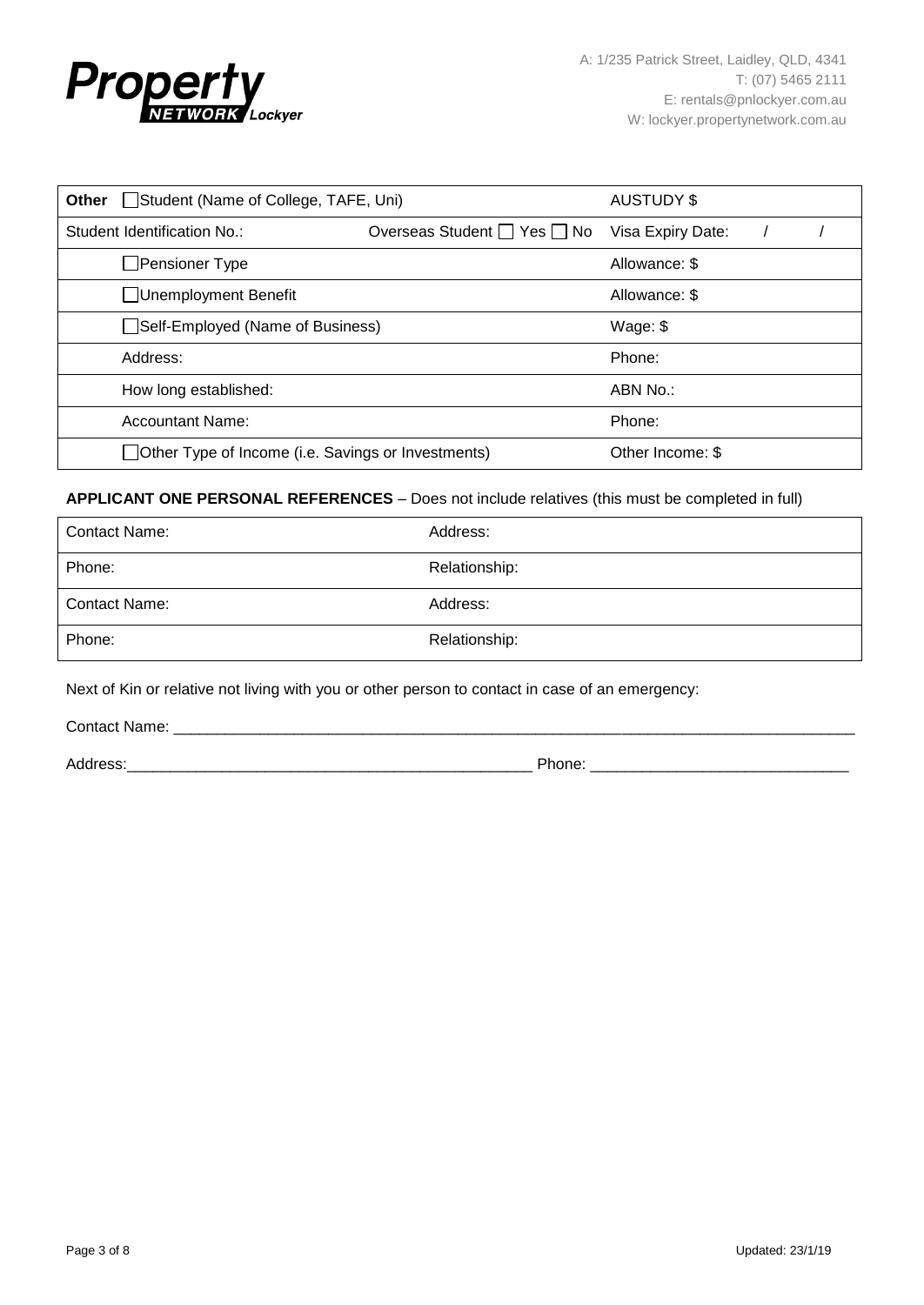

# **APPLICANT TWO DETAILS**

| Name:                          |                       | D.O.B.:         |  |  |  |  |  |
|--------------------------------|-----------------------|-----------------|--|--|--|--|--|
| Are you known by another name: |                       |                 |  |  |  |  |  |
| Home Phone:                    | Work Phone:           | Mobile:         |  |  |  |  |  |
| Email:                         |                       | Fax No.:        |  |  |  |  |  |
| Car Registration:              | Driver's Licence No.: | Licensed State: |  |  |  |  |  |
| Passport No.:                  | 18+ Card No.:         | Other ID:       |  |  |  |  |  |

## **APPLICANT TWO CURRENT RENTAL OR ACCOMMODATION DETAILS**

| Address:                                                                       |  |  |  |  |  |  |           | Rented \$ | per week □ Owned |
|--------------------------------------------------------------------------------|--|--|--|--|--|--|-----------|-----------|------------------|
| Name of real estate, owner or sales agent (if property sold):                  |  |  |  |  |  |  |           |           |                  |
| Agent/Owner Address:                                                           |  |  |  |  |  |  |           | Phone:    |                  |
| Period of occupancy: / / to / / [                                              |  |  |  |  |  |  | I years [ | ] months  |                  |
| Reason for leaving:                                                            |  |  |  |  |  |  |           |           |                  |
| Do you expect the bond to be refunded in full $\Box$ Yes $\Box$ No If no, why? |  |  |  |  |  |  |           |           |                  |

# **APPLICANT TWO PREVIOUS CURRENT RENTAL OR ACCOMMODATION DETAILS**

| Address:                                                       |  |  |  |  |  |  |           | Rented \$ | $per$ week $\Box$ Owned |
|----------------------------------------------------------------|--|--|--|--|--|--|-----------|-----------|-------------------------|
| Name of real estate, owner or sales agent (if property sold):  |  |  |  |  |  |  |           |           |                         |
| Agent/Owner Address:                                           |  |  |  |  |  |  |           | Phone:    |                         |
| Period of occupancy: / / to / / [                              |  |  |  |  |  |  | I vears [ | ] months  |                         |
| Reason for leaving:                                            |  |  |  |  |  |  |           |           |                         |
| Was the bond refunded in full $\Box$ Yes $\Box$ No If no, why? |  |  |  |  |  |  |           |           |                         |

### **APPLICANT TWO INCOME DETAILS** – ALL INCOME IS NET OR TAKE HOME "*PER WEEK "*

| Occupation:      |                                                 |               |  | Period of employment: |
|------------------|-------------------------------------------------|---------------|--|-----------------------|
| Employer:        |                                                 |               |  | Net weekly wage: \$   |
| Address:         |                                                 |               |  | Phone:                |
| $\Box$ Full-time | <b>O</b> Part-time                              | <b>Casual</b> |  | hours per week        |
|                  | If less than six months list Previous Employer: |               |  |                       |
| Occupation:      |                                                 |               |  | Period of employment: |
| Employer:        |                                                 |               |  | Net weekly wage: \$   |
| Address:         |                                                 |               |  | Phone:                |
| $\Box$ Full-time | $\Box$ Part-time                                | Casual        |  | hours per week        |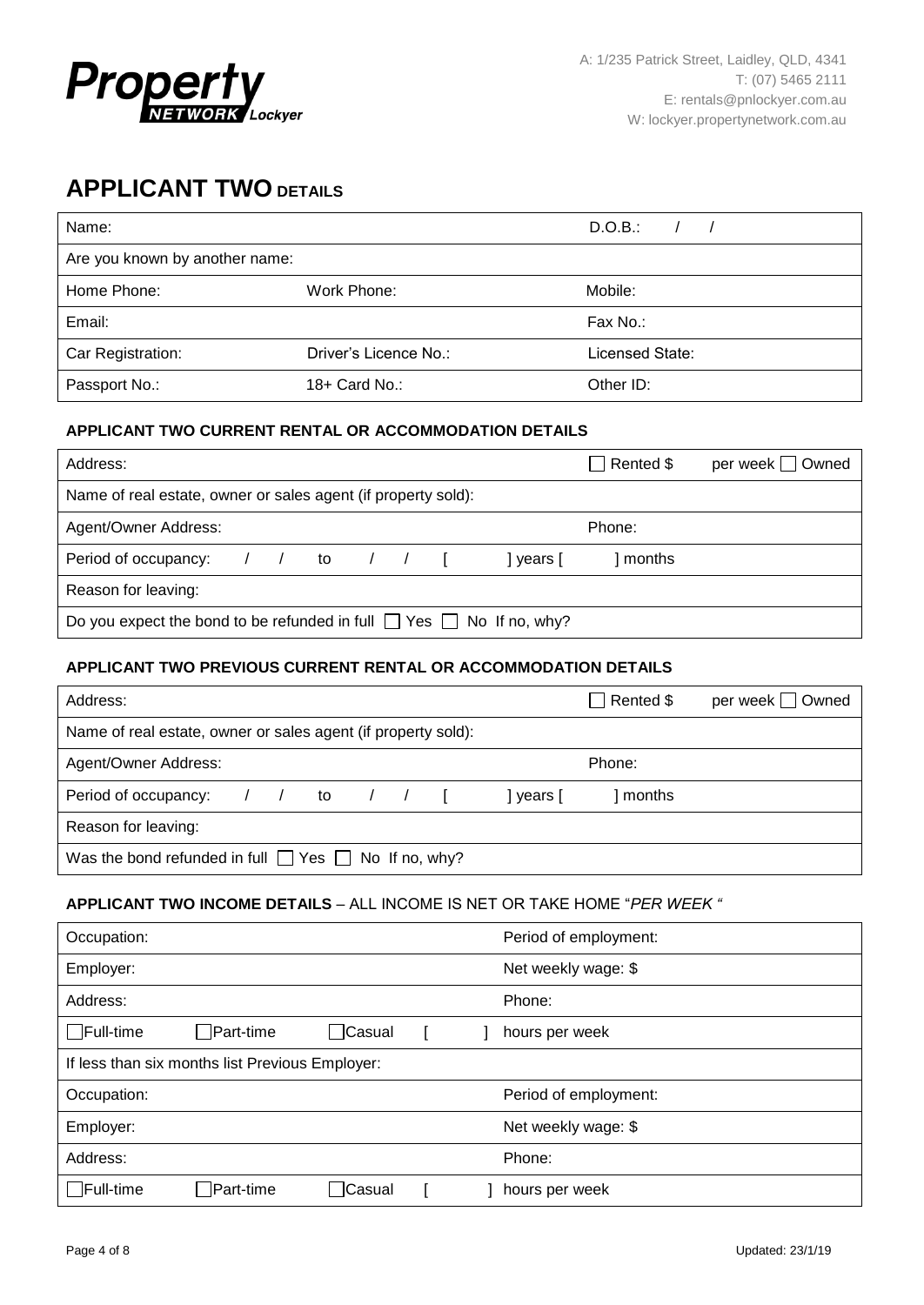

|                                                    | <b>Other</b> Student (Name of College, TAFE, Uni) |                   |  |  |  |  |  |  |  |
|----------------------------------------------------|---------------------------------------------------|-------------------|--|--|--|--|--|--|--|
| Student Identification No.:                        | Overseas Student □ Yes □ No                       | Visa Expiry Date: |  |  |  |  |  |  |  |
| Pensioner Type                                     |                                                   | Allowance: \$     |  |  |  |  |  |  |  |
| Unemployment Benefit                               | Allowance: \$                                     |                   |  |  |  |  |  |  |  |
| Self-Employed (Name of Business)                   | Wage: $$$                                         |                   |  |  |  |  |  |  |  |
| Address:                                           | Phone:                                            |                   |  |  |  |  |  |  |  |
| How long established:                              | ABN No.:                                          |                   |  |  |  |  |  |  |  |
| Accountant Name:                                   |                                                   | Phone:            |  |  |  |  |  |  |  |
| Other Type of Income (i.e. Savings or Investments) |                                                   | Other Income: \$  |  |  |  |  |  |  |  |

#### **APPLICANT TWO PERSONAL REFERENCES** – Does not include relatives (this must be completed in full)

| Contact Name:        | Address:      |
|----------------------|---------------|
| Phone:               | Relationship: |
| <b>Contact Name:</b> | Address:      |
| Phone:               | Relationship: |

Next of Kin or relative not living with you or other person to contact in case of an emergency:

Contact Name: \_\_\_\_\_\_\_\_\_\_\_\_\_\_\_\_\_\_\_\_\_\_\_\_\_\_\_\_\_\_\_\_\_\_\_\_\_\_\_\_\_\_\_\_\_\_\_\_\_\_\_\_\_\_\_\_\_\_\_\_\_\_\_\_\_\_\_\_\_\_\_\_\_\_\_\_\_\_\_

Address:\_\_\_\_\_\_\_\_\_\_\_\_\_\_\_\_\_\_\_\_\_\_\_\_\_\_\_\_\_\_\_\_\_\_\_\_\_\_\_\_\_\_\_\_\_\_\_ Phone: \_\_\_\_\_\_\_\_\_\_\_\_\_\_\_\_\_\_\_\_\_\_\_\_\_\_\_\_\_\_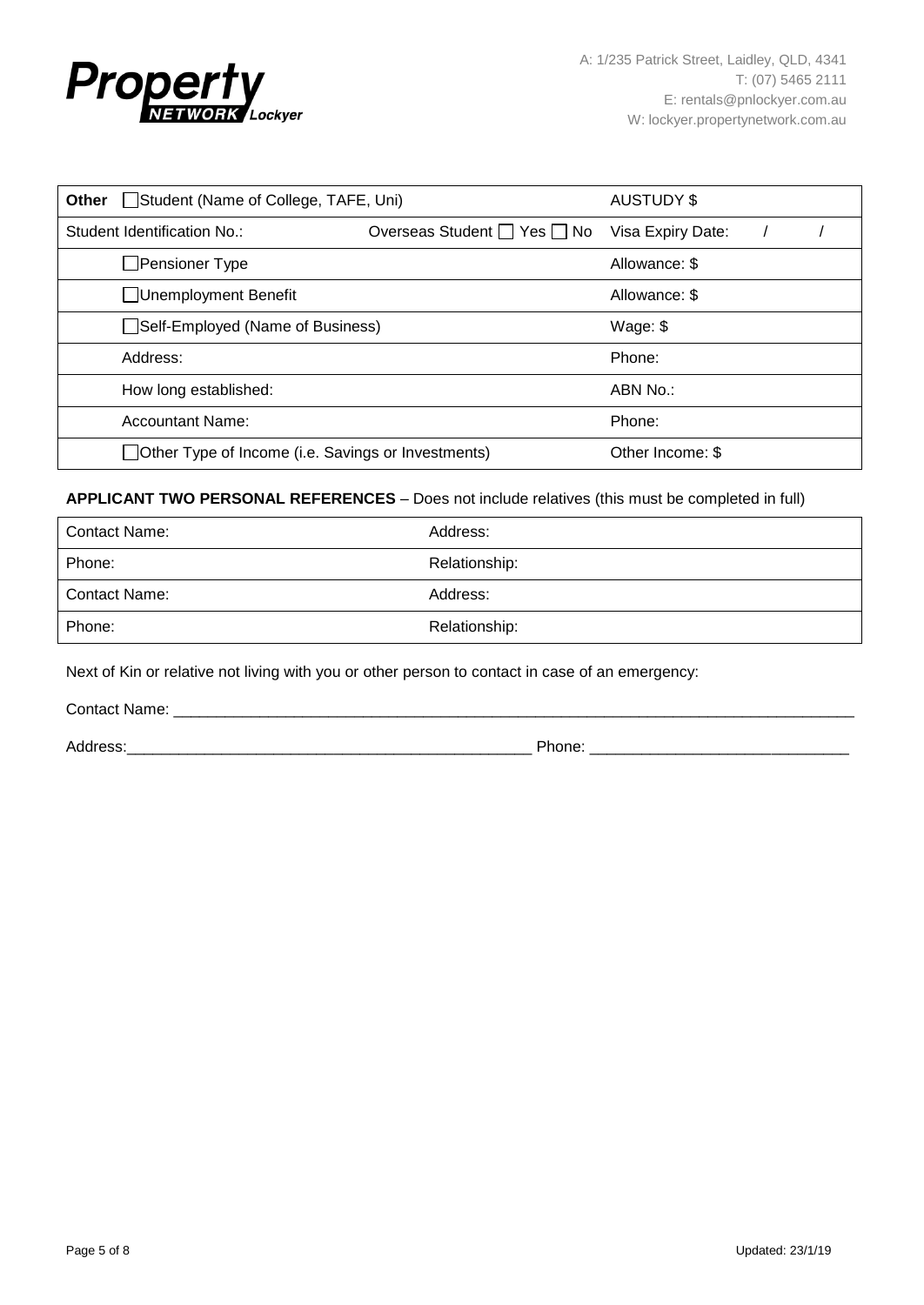

#### **CONDITION OF PROPERTY**

I, the applicant/s, accept the property in its present condition  $\square$  Yes  $\square$  No

*(A detailed Condition Report will be completed prior to you taking possession)*

If no, please provide details:

Please list any other information about your application:

If you require further assistance or information prior to moving into your property, please feel free to contact our agency.

\_\_\_\_\_\_\_\_\_\_\_\_\_\_\_\_\_\_\_\_\_\_\_\_\_\_\_\_\_\_\_\_\_\_\_\_\_\_\_\_\_\_\_\_\_\_\_\_\_\_\_\_\_\_\_\_\_\_\_\_\_\_\_\_\_\_\_\_\_\_\_\_\_\_\_\_\_\_\_\_\_\_\_\_\_\_\_\_\_\_\_ \_\_\_\_\_\_\_\_\_\_\_\_\_\_\_\_\_\_\_\_\_\_\_\_\_\_\_\_\_\_\_\_\_\_\_\_\_\_\_\_\_\_\_\_\_\_\_\_\_\_\_\_\_\_\_\_\_\_\_\_\_\_\_\_\_\_\_\_\_\_\_\_\_\_\_\_\_\_\_\_\_\_\_\_\_\_\_\_\_\_\_ \_\_\_\_\_\_\_\_\_\_\_\_\_\_\_\_\_\_\_\_\_\_\_\_\_\_\_\_\_\_\_\_\_\_\_\_\_\_\_\_\_\_\_\_\_\_\_\_\_\_\_\_\_\_\_\_\_\_\_\_\_\_\_\_\_\_\_\_\_\_\_\_\_\_\_\_\_\_\_\_\_\_\_\_\_\_\_\_\_\_\_ \_\_\_\_\_\_\_\_\_\_\_\_\_\_\_\_\_\_\_\_\_\_\_\_\_\_\_\_\_\_\_\_\_\_\_\_\_\_\_\_\_\_\_\_\_\_\_\_\_\_\_\_\_\_\_\_\_\_\_\_\_\_\_\_\_\_\_\_\_\_\_\_\_\_\_\_\_\_\_\_\_\_\_\_\_\_\_\_\_\_\_

\_\_\_\_\_\_\_\_\_\_\_\_\_\_\_\_\_\_\_\_\_\_\_\_\_\_\_\_\_\_\_\_\_\_\_\_\_\_\_\_\_\_\_\_\_\_\_\_\_\_\_\_\_\_\_\_\_\_\_\_\_\_\_\_\_\_\_\_\_\_\_\_\_\_\_\_\_\_\_\_\_\_\_\_\_\_\_\_\_\_\_ \_\_\_\_\_\_\_\_\_\_\_\_\_\_\_\_\_\_\_\_\_\_\_\_\_\_\_\_\_\_\_\_\_\_\_\_\_\_\_\_\_\_\_\_\_\_\_\_\_\_\_\_\_\_\_\_\_\_\_\_\_\_\_\_\_\_\_\_\_\_\_\_\_\_\_\_\_\_\_\_\_\_\_\_\_\_\_\_\_\_\_ \_\_\_\_\_\_\_\_\_\_\_\_\_\_\_\_\_\_\_\_\_\_\_\_\_\_\_\_\_\_\_\_\_\_\_\_\_\_\_\_\_\_\_\_\_\_\_\_\_\_\_\_\_\_\_\_\_\_\_\_\_\_\_\_\_\_\_\_\_\_\_\_\_\_\_\_\_\_\_\_\_\_\_\_\_\_\_\_\_\_\_ \_\_\_\_\_\_\_\_\_\_\_\_\_\_\_\_\_\_\_\_\_\_\_\_\_\_\_\_\_\_\_\_\_\_\_\_\_\_\_\_\_\_\_\_\_\_\_\_\_\_\_\_\_\_\_\_\_\_\_\_\_\_\_\_\_\_\_\_\_\_\_\_\_\_\_\_\_\_\_\_\_\_\_\_\_\_\_\_\_\_\_

# FREE UTILITY CONNECTION SERVICE

Direct Connect is a FREE service that can connect you to the following utilities and services in your new home!

\_\_\_\_\_\_\_\_\_\_\_\_\_\_\_\_\_\_\_\_\_\_\_\_\_\_\_\_\_\_\_\_\_\_\_\_\_\_\_\_\_\_\_\_\_\_\_\_\_\_\_\_



» I/we consent to Property Network Lockyer Real Estate providing my personal information details to Direct Connect which will include my name, address, email and phone number » To be contacted in relation to my/our utilities and service connections. Which may include obtaining metering information for the premises I/we am moving to

Signature

Date

ENSURE YOUR MOVE IS SEAMLESS AND HASSLE FREE. Call us on 1300 650 767 or visit directconnect.com.au

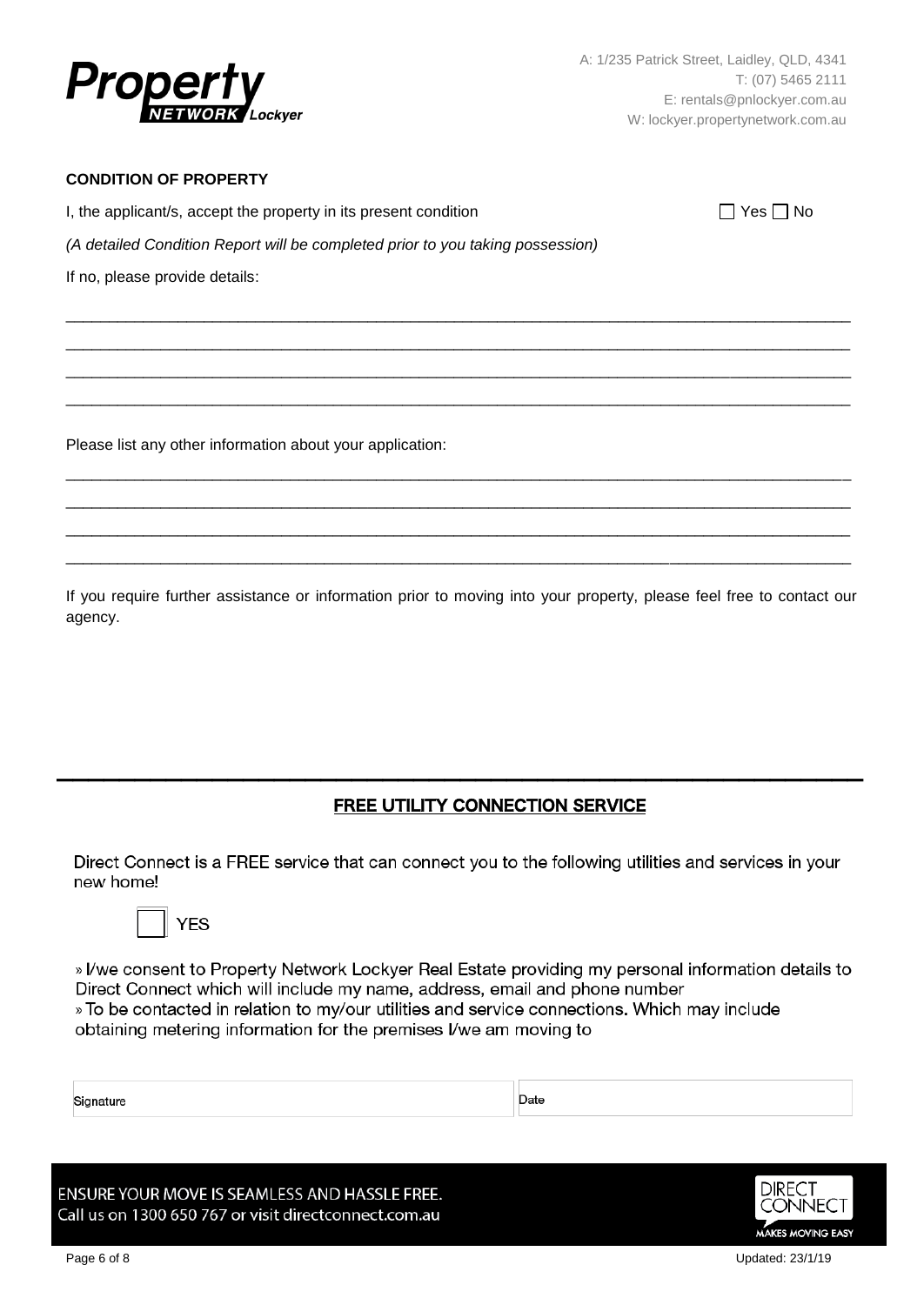

# **TERMS AND CONDITIONS AUTHORITY AND PRIVACY DISCLAIMER**

RENTAL PROPERTY:

Applicant Name:

*(Include Applicant 1 and Applicant 2 Name)*

### **GENERAL TERMS AND CONDITIONS**

I/we, (the applicant/s), do solemnly and sincerely declare that the information provided is true and correct and has been supplied of my own free will.

I/we, agree that we have inspected the above listed rental property and wish to take a tenancy of such premises for a period of The months/years from  $\frac{1}{2}$  at a rental of \$ are week. The rent to be paid is within my means and I agree to pay a bond of \$

I/we agree that once the application has been approved, I agree to pay one (1) week rent to secure the property. I agree that the property will be advertised and marketed until the requested rent has been paid and the Tenancy Agreement has been signed by all parties.

I/we, agree that in the event that the application is successful, acceptance is communicated and the rent has been paid, but I decide not to proceed, I agree that this money will be forfeited to the lessor. Upon communication of acceptance of this application by the agent, I agree that I will enter into a written Tenancy Agreement in accordance with legislation requirements.

I/we, agree that I will not be entitled to occupation of the premises until:

- (i) vacant possession is provided by the current occupant/s of the premises
- (ii) the tenancy agreement is signed by the applicant/s; and
- (iii) the payment of all monies due are paid by the applicant/s in cleared funds prior to occupation of the premises

I/we, the applicant, **accept** that if the application is rejected, the agent is not legally obliged to give a reason. I/we, agree that acceptance of this application may be subject to a satisfactory report as to the applicant's creditworthiness.

#### **PRIVACY TERMS AND CONDITIONS**

I/we, understand that you as the managing agent for the owner of the property and have collected this information for the specific purpose of checking identification, character, creditworthiness and determining if the applicant/s will be suitable tenant/s for the property.

I/we, understand that the agent is bound by the Privacy Act and the Australian Privacy Principles (APPs) and **authority** is hereby given to the agent to check credit references, identity checks, current and past employment details, current and previous rental references from an owner or agent, any record listing or tenant database agency, personal references, current or previous sales representatives involved in a property transaction and any other searches that may verify the information provided by me in accordance with legislation requirements.